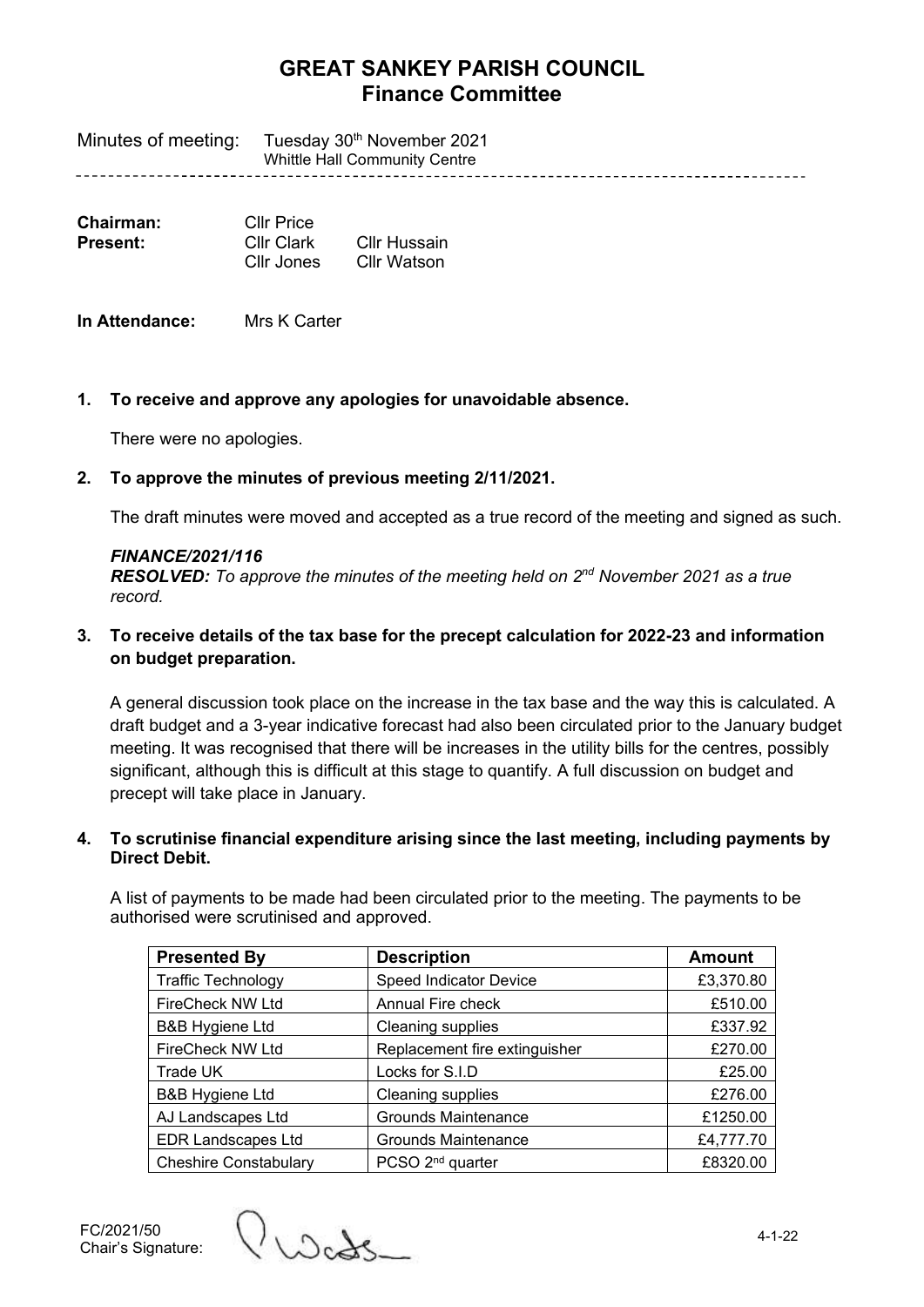# **GREAT SANKEY PARISH COUNCIL Finance Committee**

Minutes of meeting: Tuesday 30<sup>th</sup> November 2021 Whittle Hall Community Centre

| Office Depot | Office stationery        | £172.62    |
|--------------|--------------------------|------------|
| FairFX cards | Top-up of pre-paid cards | £698.63    |
|              | Total                    | £20,008.67 |

#### *FINANCE/2021/117*

*RESOLVED: To authorise all payments listed above (under LGA 1976 s19 or LGA 1972 s101, 111, 112, 133, 142 or 137).*

The following direct debits on the Council's account during October were also checked and approved:

| <b>BT</b>             | 01/10/2021 | WIFI/Telephone                  | HL               | 86.88    |
|-----------------------|------------|---------------------------------|------------------|----------|
| <b>BT</b>             | 01/10/2021 | WIFI/Telephone                  | <b>WH OFFICE</b> | 117.72   |
| <b>Water Plus</b>     | 01/10/2021 | Water charges                   | HM               | 37.83    |
| Water Plus            | 01/10/2021 | Water charges                   | <b>WH</b>        | 22.90    |
| ВT                    | 04/10/2021 | WIFI/Telephone                  | <b>TP</b>        | 93.84    |
| <b>BT</b>             | 04/10/2021 | WIFI/Telephone                  | BB               | 80.88    |
| <b>KCOM Group plc</b> | 05/10/2021 | e-mail hosting/microsoft office | Office           | 77.50    |
| ВT                    | 07/10/2021 | WIFI/Telephone                  | HM               | 87.62    |
| <b>SWALEC GAS</b>     | 11/10/2021 | Gas                             | BB               | 12.00    |
| <b>SWALEC</b>         | 22/10/2021 | Electricity                     | HL               | 88.72    |
| <b>SWALEC GAS</b>     | 14/10/2021 | Gas                             | <b>WH</b>        | 1.84     |
| <b>SWALEC</b>         | 18/10/2021 | Electricity                     | HM               | 228.92   |
| <b>SWALEC GAS</b>     | 25/10/2021 | Gas                             | <b>HM</b>        | 10.80    |
| <b>SWALEC GAS</b>     | 25/10/2021 | Gas                             | HL               | 6.14     |
| Utility Warehouse     | 29/10/2021 | Phone charges                   | Office           | 115.40   |
|                       |            |                                 | <b>Total</b>     | £1068.99 |

**5. To consider quotes received and authorise or make recommendations to full Council where appropriate.**

There were no quotes.

**6. To consider requests for financial assistance; to decide if any donations are to be made or if requests should be recommended to full Council.**

Request 1: from Sankey Seniors for donation towards Christmas party - £150 approved.

*FINANCE/2021/118 RESOLVED: To donate £150 to Sankey Seniors for their Christmas party (LGA 1972 s137)*

Request 2: from Old Air Base Residents Association for financial help towards hall hire – it was noted the concessionary rate of 4 free meetings has already been given to the group to support them during the set up. It was agreed to extend this to a further 4 free meetings, after which the community rate of £6 per hour will apply.

Wads